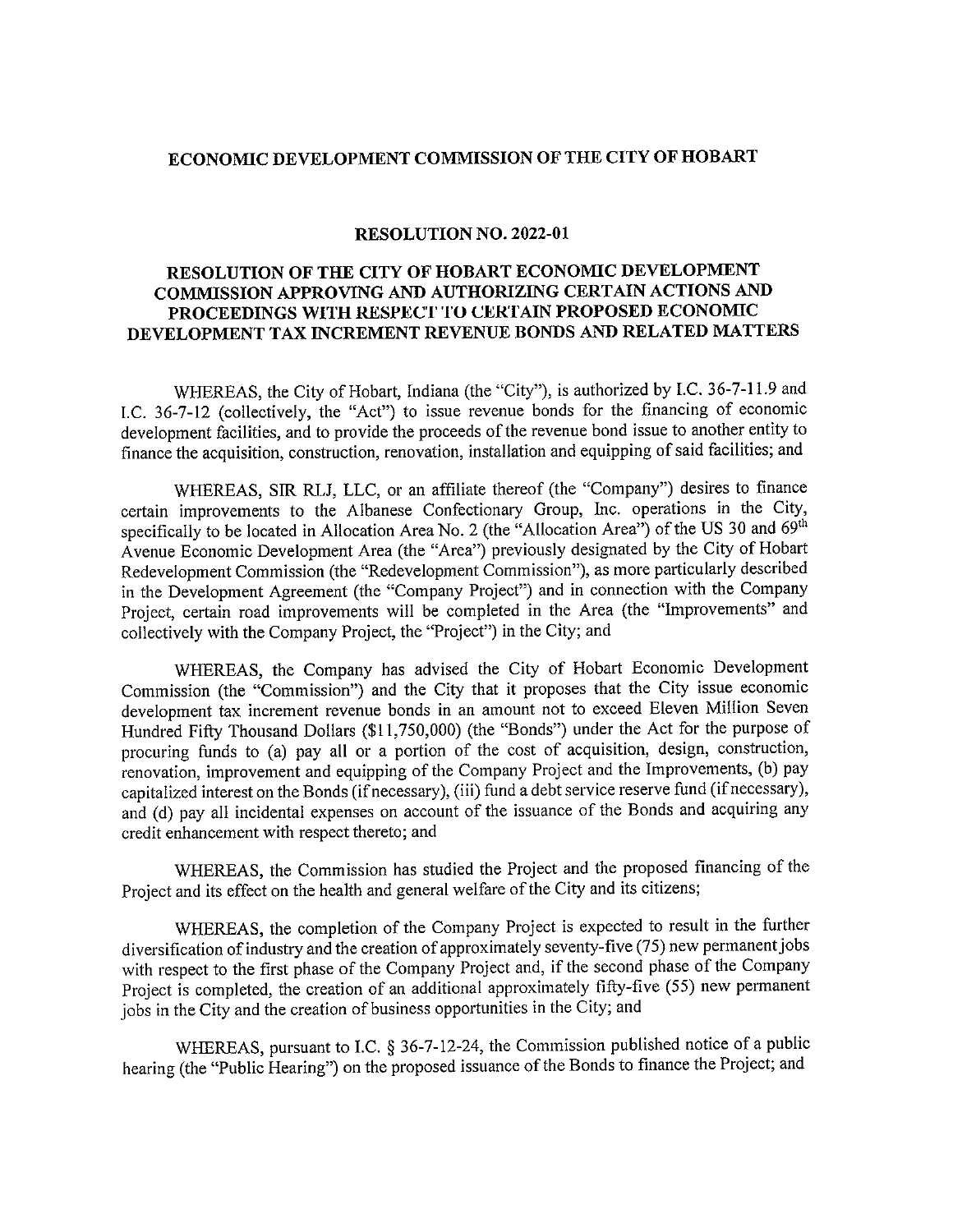WHEREAS, on the date hereof the Commission held the Public Hearing on the Project and considered any adverse competitive effect the Project may have on competing similar facilities in the area served by the Project;

NOW, THEREFORE, BE IT RESOLVED by the City of Hobart Economic Development Commission, as follows:

SECTION 1. The Commission hereby finds, determines, ratifies and confirms that the diversification of industry, the creation of business opportunities and the creation of opportunities for gainful employment within the jurisdiction of the City are desirable, serve a public purpose, and are of benefit to the health and general welfare of the City; and that it is in the public interest that the City take such action as it lawfully may to encourage the diversification of industry, the creation of business opportunities, and the creation of opportunities for gainful employment within the jurisdiction of the City.

SECTION 2. In making the findings herein, the Commission has considered any adverse competitive effect the Project may have on any similar facilities already constructed or operating in or near the City.

SECTION 3. The Commission hereby approves the findings of fact and report with respect to the Project presented at this meeting. The Secretary of this Commission shall submit such report to the executive director or chairman of the plan commission of the City.

SECTION 4. The Commission finds, determines, ratifies and confirms that the issuance and sale of the Bonds in an amount not to exceed Eleven Million Seven Hundred Fifty Thousand Dollars (\$11,750,000) and the use of a portion of the proceeds of the Bonds for the Improvements and costs related to the issuance of the Bonds and the provision of the net proceeds of the Bonds to the Company for the financing of a portion of the cost the Company Project will be of benefit to the health and general welfare of the City, will serve the public purposes referred to above in accordance with the Act, and will fully comply with the Act.

SECTION 5. The financing of a portion of the costs of the Project through the issuance of the Bonds, in one or more series, in an amount not to exceed Eleven Million Seven Hundred Fifty Thousand Dollars (\$11,750,000), is hereby approved and recommended to the Common Council to the City (the "Common Council").

SECTION 6. The Commission hereby approves and recommends to the Common Council the terms of the following documents in the form presented at this meeting: (i) a Trust Indenture between the City and a trustee to be selected (with a form of the Bonds therein); (ii) a Financing Agreement between the City and the Company; and (iii) an Ordinance of the Common Council.

SECTION 7. Any officer of the Commission is hereby authorized and directed, in the name and on behalf of the Commission, to execute any and all other agreements, documents and instruments, perform any and all acts, approve any and all matters, and do any and all other things deemed by them, or any of them, to be necessary or desirable in order to carry out and comply with the intent, conditions and purposes of this resolution (including the preambles hereto and the documents mentioned herein), the Project and the issuance and sale of the Bonds, and any such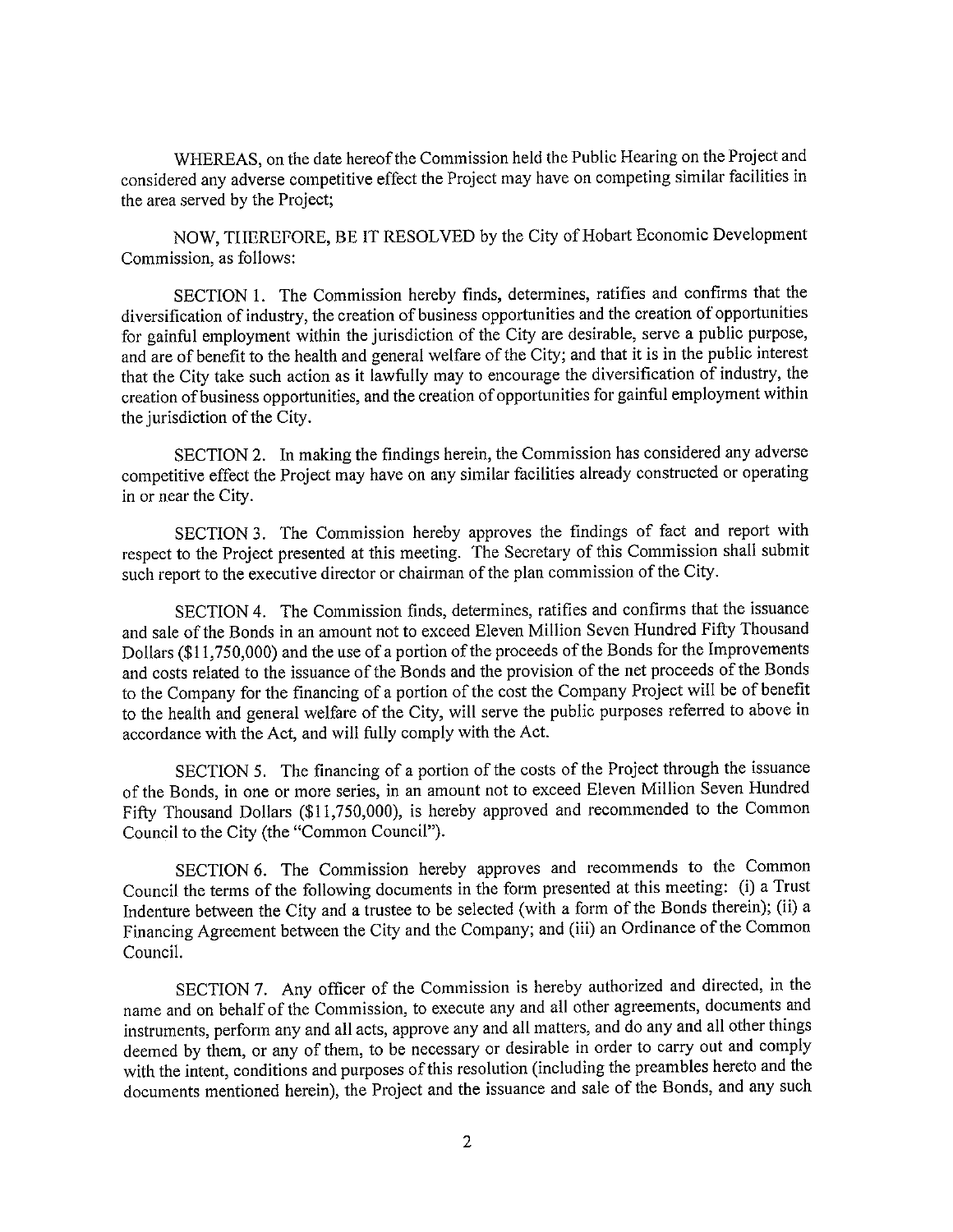execution, performance, approval or doing of other things heretofore effected be, and hereby is, ratified and approved.

SECTION 8. The Secretary of this Commission shall transmit this resolution, together with the forms of the documents approved by this resolution, to the Common Council.

SECTION 9. This resolution shall be in full force and effect upon adoption.

Adopted this  $\mathbf{H}^{\mathbf{d}}$  day of January, 2022.

CITY OF HOBART ECONOMIC DEVELOPMENT COMMISSION Œ President inflad Vice President Member

Member

DMS 21692201v1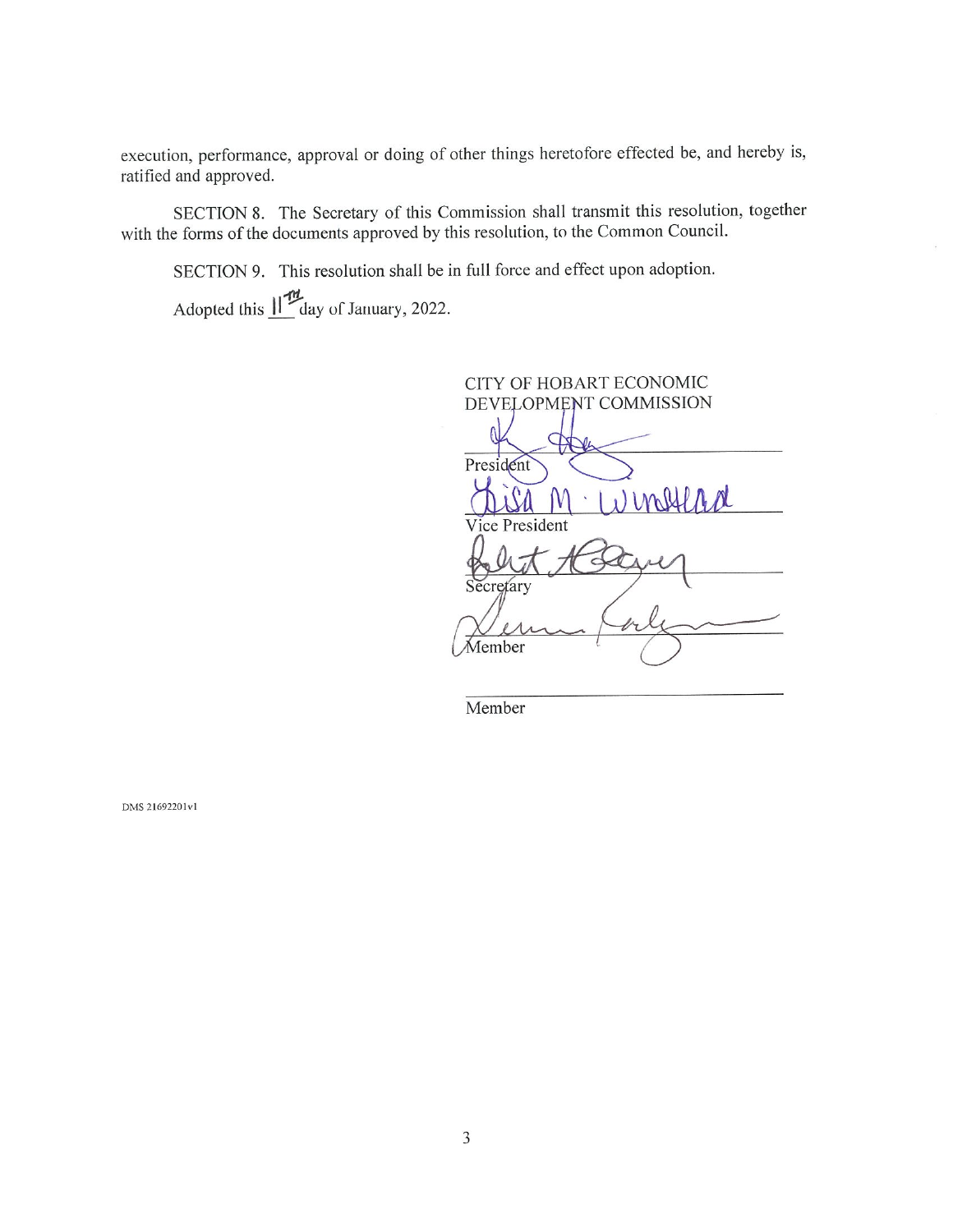## **REPORT OF THE CITY OF HOBART ECONOMIC DEVELOPMENT COMMISSION CONCERNING THE PROPOSED FINANCING OF ECONOMIC DEVELOPMENT FACILITIES FOR SIR RLJ, LLC**

The City of Hobart Economic Development Commission (the "Commission") proposes to recommend to the Common Council of the City of Hobart, Indiana (the "City"), that it provide the net proceeds of certain economic development revenue bonds (the "Bonds") to SIR RLJ, LLC (or a related party, the "Company") for the financing of a portion of certain economic development facilities relating to the Albanese Confectionary Group, Inc, operations in the City.

In connection therewith, the Commission hereby reports as follows:

A. The proposed economic development facilities consist of the acquisition, construction and equipping of a project in the City in two (2) phases with the first phase consisting of the construction of an approximately 276,000 square foot building addition, the construction and operation of a four (4) story employee/office center, the installation of an additional production line and warehousing racking system and the completion of miscellaneous production related capital projects ("Phase I") and the second phase consisting of the construction of a distribution center and/or installation of an additional production line ("Phase 2" and collectively with Phase 1, the "Project").

B. The Commission estimates that except for those public works and services for which funds of the City and other parties are expected to be available, there are no public works or services, including public ways, schools, water, sewer, street lights and fire protection, which will be made necessary or desirable by the Project, because any such works or services already exist or will be provided from proceeds of the Bonds or by the Company or other parties.

C. The Commission estimates that the total costs of the Project for which funding is not otherwise available will not exceed \$11,750,000.

D. The Commission estimates that Phase 1 of the Project will result in the creation of approximately seventy-five (75) new permanent full-time jobs in the City, with an average hourly wage starting at \$27 per hour and that Phase 2 of the Project, if undertaken by the Company, will result in the creation of approximately fifty-five (55) new permanent full-time jobs in the City with an average hourly wage range of\$29-32 per hour; and that the Project will result in the creation of business opportunities in the City.

E. The Project will have no adverse competitive effect on similar facilities already constructed or operating in the City for the reason that there are no competing similar facilities in the area served by the Company.

*(Signatures follow on next page)*